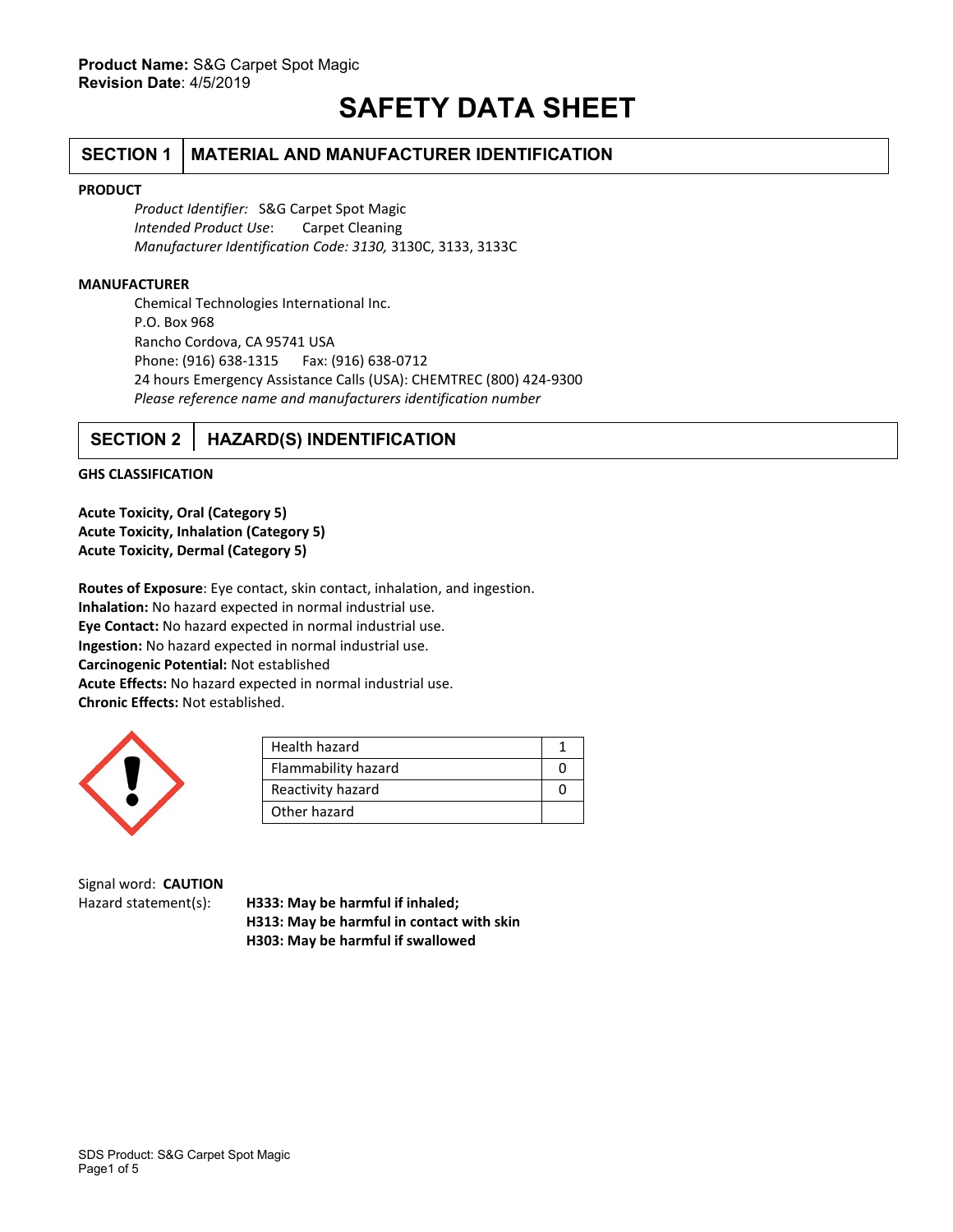### **SECTION 3 COMPOSITON/INFORMATION ON INGREDIENTS**

#### **COMPONENT CAS # CONCENTRATIONS**

1. Sodium Tripolyphosphate 7758-29-4 1-10%

This SDS contains confidential and propriety information of CTI and is protected by copyright, trade secret and other State and Federal laws. Its receipt or possession does not convey any rights to reproduce its contents, or to manufacture, use or anything it may describe. Reproduction, disclosure, or use without specific written authorization of CTI is strictly forbidden.

## **SECTION 4 FIRST-AID MEASURES**

**Inhalation:** Remove from further exposure to fresh air. If respiratory irritation, dizziness, or nausea occurs seek immediate medical attention.

**Eye Contact:** Flush eyes with a directed stream of water for 15 minutes, forcibly holding eyelids apart to ensure complete irrigation of all eye and lid tissue. Washing eyes immediately after exposure is essential to achieve maximum effectiveness and minimize potential irritation. If irritation persists, seek immediate medical attention.

**Skin Contact:** Wash contact areas with soap and water. Launder exposed clothing before reuse.

**Ingestion:** If swallowed, do not induce vomiting. Seek immediate medical attention.

## **SECTION 5 FIRE-FIGHTING MEASURES**

#### **FLAMMABILITY PROPERTIES**

*Flashpoint*: Non-flammable nor combustible *Flammable Limits:* Not Available *Auto ignition Temperature:* Not Available

#### **FIREFIGHTING PROCEDURES**

*General Hazard***:** During a fire smoke may contain the original material in addition to toxic and or irritating compounds. Avoid heat sparks or open flame.

*Firefighting Instructions*: Evacuate all unnecessary personnel. Use dry chemical or CO2. Use water or foam to cool surrounding containers. Direct water stream may spread the fire.

*Firefighting Equipment*: Firefighters should wear NICSH/MSHA approved self-contained, positive pressure breathing apparatus and full protective clothing.

*Hazardous Combustion Products*: Hazardous combustion products may include but limited to: CO, CO2.

*Unusual Fire and Explosion Hazards*: No known unusual fire/explosion hazards.

## **SECTION 6 ACCIDENTAL RELEASE MEASURES**

#### **PERSONAL PRECAUTIONS**

Persons performing the clean-up should wear personal protective equipment sufficient to keep material away from skin. Avoid direct contact with material. See section 4 for First-Aid Advice. See section 5 for Firefighting Advice.

#### **PROTECTIVE MEASURES**

To minimize exposure to all chemicals, including this product, use good industrial hygiene and common sense. Use only in well-ventilated area. If necessary, use exhaust ventilation to insure adequate ventilation. Insure that water is readily available and that you are prepared to properly wash out your eyes should the need arise. (See section 4 for more advice). Wear NIOSH/MSHA approved organic respirator when ventilation is not adequate or when the sufficiency of ventilation to maintain concentrations below exposure limits is in question. Wear chemical safety goggles to protect against splashes or contact with eyes. See OSHA 29 CFR 1910.33

#### **CLEAN-UP PROCEDURES**

SDS Product: S&G Carpet Spot Magic Page 2 of 5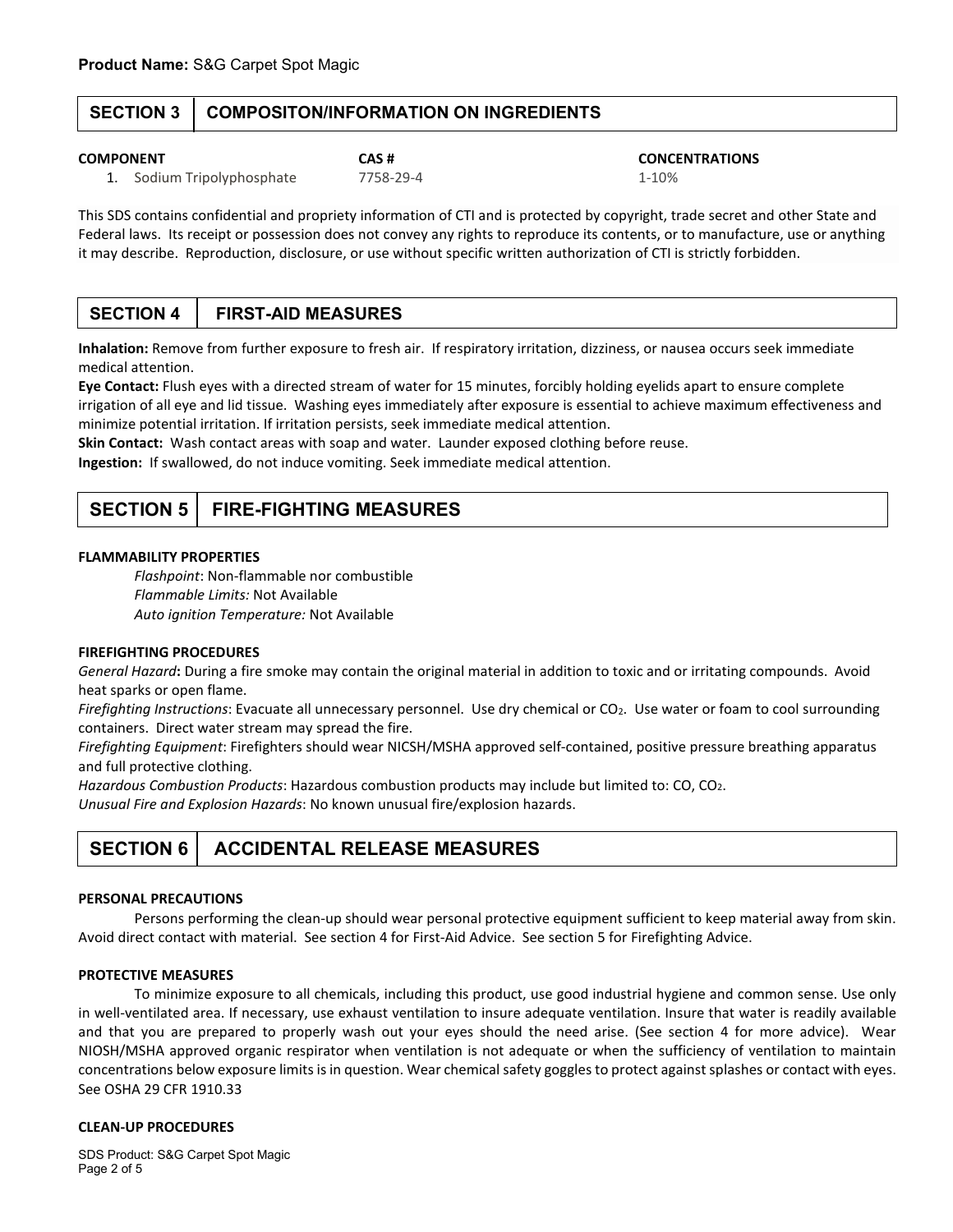#### **Product Name:** S&G Carpet Spot Magic

*Small Spills*: Wipe up or mop to dispose of spill in DOT approved waste container.

*Large Spills*: Contain by diking with soil or other non-combustible absorbent material, and dispose into DOT approved waste container. If possible complete clean up on a dry basis. Comply with all applicable governmental regulations on spill reporting, handling and disposal of waste. Contain all spills or leaks to prevent discharge into the environment. Responsibility of all spills or releases reported to the appropriate local, state and federal agencies falls upon the user.

### **SECTION 7 HANDLING AND STORAGE**

#### **HANDLING**

This product is professional strength product to be used by professionals only. Avoid breathing vapors/mist of this product. Always keep container tightly closed and properly labels. Avoid contact with skin, eyes or clothing. Wash thoroughly after handling. Impervious boots/shoes covering should be used if material is anticipated to contact feet. As with all chemicals, practice good industrial hygiene when handling this product. Always work in a well-ventilated area and avoid inhalation of product vapor or mist. Do not ingest.

The manufacturer and seller warrant that this product conforms to its standard specifications when used according to directions. As the conditions of method of its use are beyond our control, we do not assume any responsibility and expressly disclaim any liability for use of this product. Information contained herein is believed to be true but all statements and suggestions are made without any warranty, expressed or implied, regarding accuracy of the information. The hazards connected with the use of this material and the results to be obtained from the use thereof.

#### **STORAGE**

Avoid excessive heat. Avoid storage with oxidizing or reducing agents and/or acids. Avoid storage with combustible organic materials. Employees should be trained to handle this product safely. Loosen closures cautiously. Store the product in a cool dry area away from ignition sources.

*Storage temperature*: Store in cool dry place *Storage pressure*: Atmospheric

## **SECTION 8 | EXPOSURE / PERSONAL PROTECTION**

#### **EXPOSURE LIMITS**

Exposure limits have not been established for this mixture. Avoid, as far as reasonably practicable, inhalation of vapor, mists or fumes generated. The components of this mixture do not contain any substances with occupational exposure limit values.

#### **ENGINEERING CONTROLS**

The level of protection and types of control will vary depending upon potential exposure conditions. If user operations generate dust, fume or mist, use adequate ventilation to keep exposure below exposure limit.

#### **PERSONAL PROTECTION**

*Ventilation and engineering controls*: Use only in well-ventilated area. If necessary, use exhaust ventilation to insure adequate ventilation. Insure that water is readily available and that you are prepared to properly wash out your eyes should the need arise. (Refer to section 4).

*Respiratory:* Wear NIOSH/MSHA approved respirator when ventilation is not adequate. A NIOSH /MSHA –approved air purifying respirator with an organic vapor cartridge or canister may be advisable under certain circumstances where airborne concentrations are expected to exceed exposure limits. Protection provided by air purifying respirators is limited. Use a positive pressure, air supplied respirator if there is any potential for uncontrolled release, exposure levels are unknown, or any other circumstances where air-purifying respirators may not provide adequate protection.

*Eye Protection*: Wear safety goggles to protect against eye contact. See OSHA 29 CFR 1910.33

*Skin:* Wear chemical impervious gloves. Wear protective clothing to minimize skin contact. Wash skin after use. Wash contaminated clothing and dry before reuse.

*Other:* One should always use chemicals with an awareness of the potential hazard of the effect on the human system. To minimize employee exposure to all chemicals, including this product, use good industrial hygiene practices.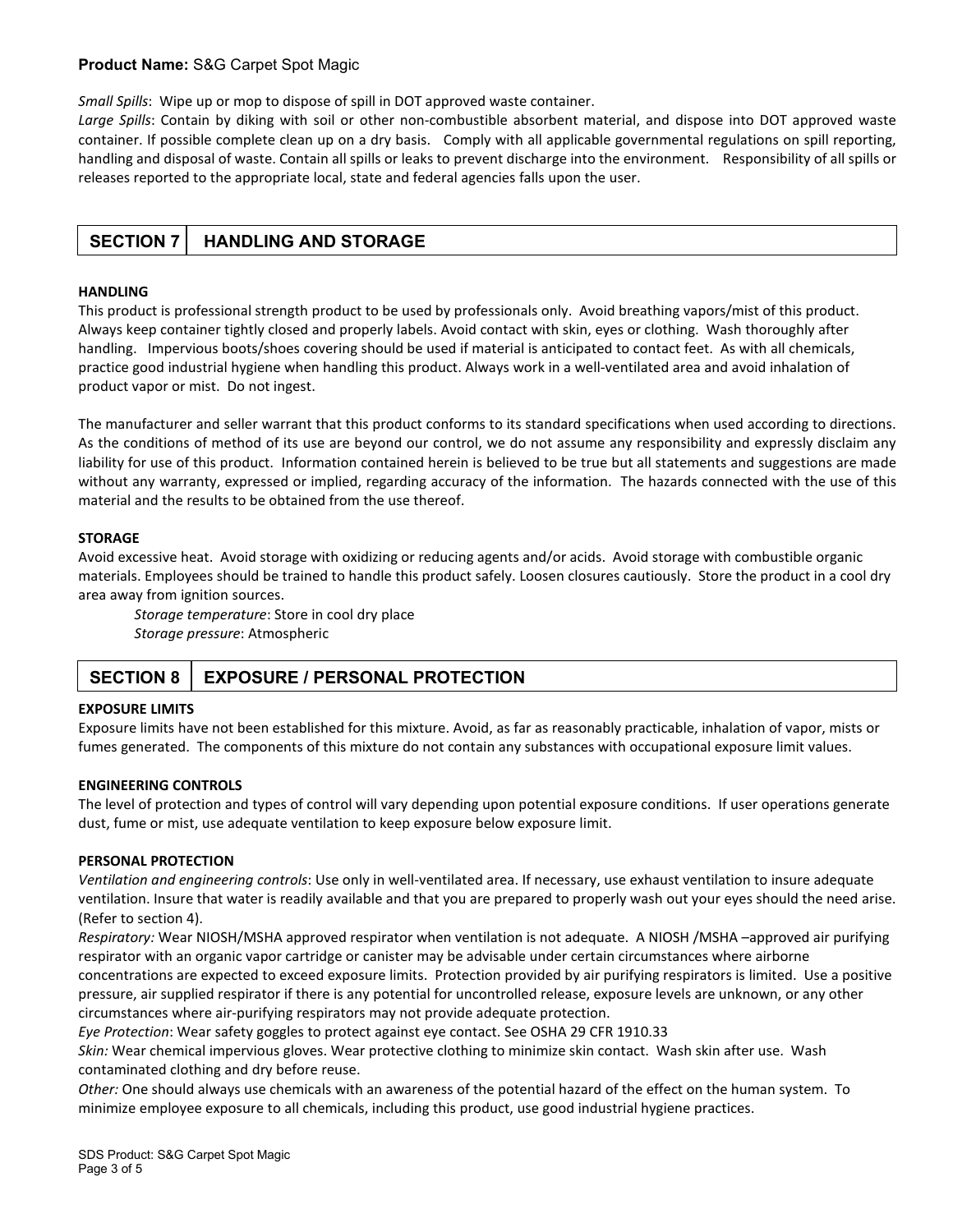## **SECTION 9 PHYSICAL AND CHEMICAL PROPERTIES**

*Physical State and Appearance*: Liquid *Color*: Clear *Odor*: light clean scent *pH*: 8.0 *Vapor density: Not Available. Boiling point: Not Available. Freezing point: Not Available. Melting point: Not Available. Solubility in water: Soluble Density: Not Available. Flammability: Non-flammable Liquid Evaporation rate: Not Available. Viscosity: Not Available. Vapor density: Not Available. Flash point: No flammable/combustible Relative density: Not Available. Evaporation rate: Not Available. Flammability (solid, gas): Not Applicable. Vapor pressure: Not Available. Vapor density: Not Available.*

## **SECTION 10 STABILITY AND REACTIVITY**

*Chemical Stability:* Stable under ambient temperature and atmospheric pressure.

*Conditions to avoid:* Keep away from heat or excessive pressure. Keep away from heat or excessive pressure. Do not contaminate.

*Incompatibility with other materials*: Heavy metals, combustible organic materials, reducing agents.

*Hazardous decomposition products:* Decomposition products depend upon temperature, air supply and the presence of other materials. Decomposition products can include and are not limited to: Sulfur oxides.

*Hazardous polymerization:* Major components of this mixture show no hazardous polymerization.

*Conditions to Avoid*: Oxygen, which supports combustion.

## **SECTION 11 TOXICOLOGICAL INFORMATION**

Toxicological information has not been established on this mixture. Toxicological information on components within this mixture is given by:

#### **COMPONENT # TOXICITY**

1. Sodium Tripolyphosphate LD<sub>50</sub> Oral - rat 3100 mg/kg LD50 Dermal- rabbit 7940 mg/kg

## **SECTION 12 ECOLOGICAL INFORMATION**

Ecological information has not been established for this product. Ecological information on components within this mixture is given by:

#### **COMPONENT # TOXICITY**

1. Sodium Tripolyphosphate Eco-toxicity effects for freshwater fish1650 mg/L LC50 48 h

## **SECTION 13 DISPOSAL CONSIDERATIONS**

Dispose of all waste, empty bottles and contaminated equipment in accordance with all applicable federal, state and local health and environmental regulations.

Do not dump into storm drains or any body of water. All disposal methods must be in compliance with all federal, State/ Province and local laws and regulations. Regulations may vary in different locations.

SDS Product: S&G Carpet Spot Magic Waste characterizations and compliance with applicable laws are the responsibility solely of the waste generator. The vendor has no control over the management practices or the processes by which the party who handles or uses this material. The information presented here pertains only to the product as shipped in its intended condition and recommended usage.

Page 4 of 5